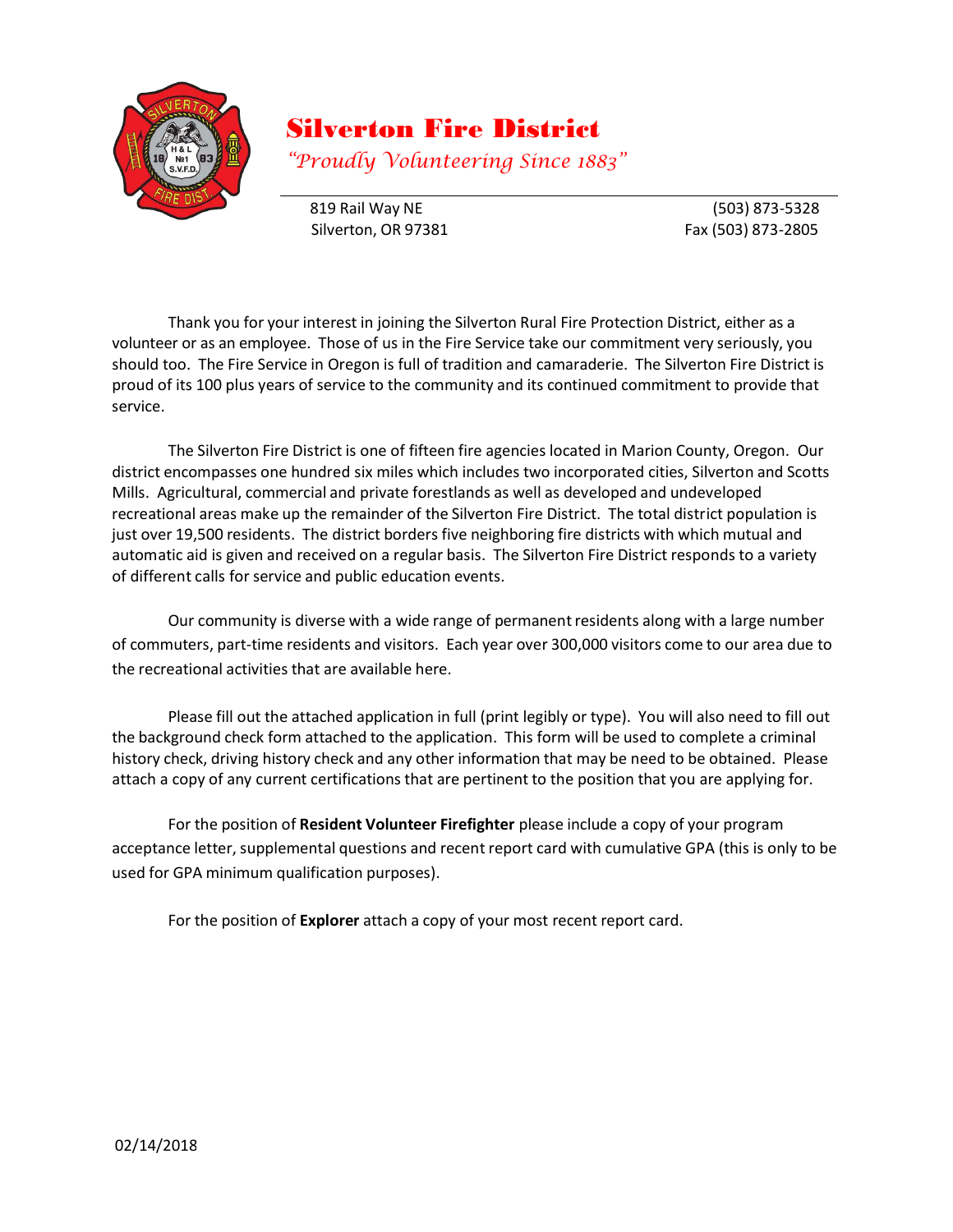(This page intentionally left blank)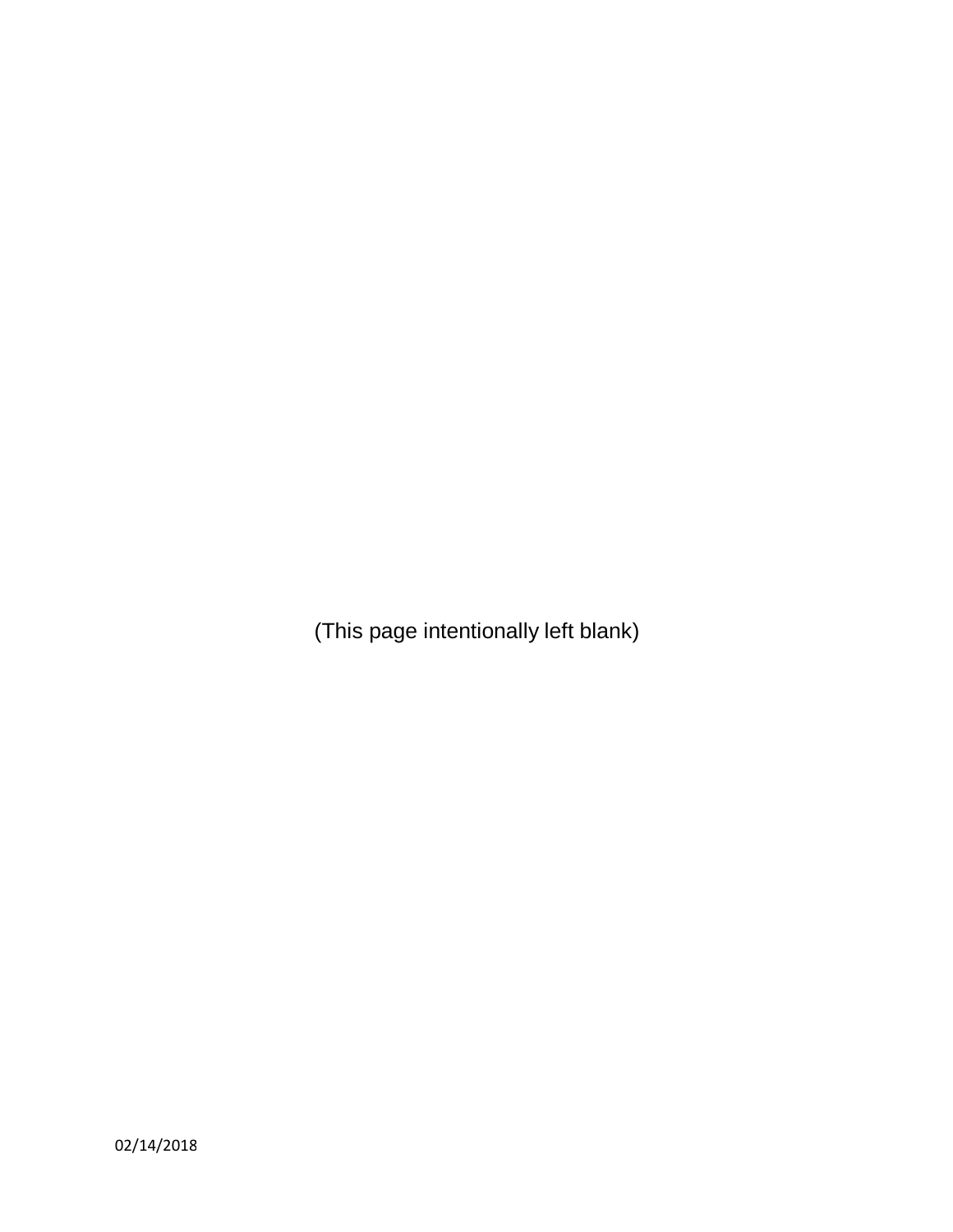

## **SILVERTON FIRE DISTRICT APPLICATION FOR EMPLOYMENT or VOLUNTEER POSITION 819 Rail Way NE, Silverton, OR 97381 (503) 873-5328 Fax (503) 873-2805**

### **PLEASE PRINT OR TYPE**

**POSITION:**  $\Box$  Firefighter  $\Box$  Non-Entry Firefighter  $\Box$  Support Services  $\square$  Tender Operator  $\square$  EMS Responder  $\square$  Explorer (Please check the box next to the position for which you are applying)

#### **Application Date:** \_\_\_\_\_\_\_\_\_\_\_\_\_\_\_\_\_

| Name:                                            |              |        |             |
|--------------------------------------------------|--------------|--------|-------------|
| LAST                                             | <b>FIRST</b> |        | Middle Name |
| Address:                                         |              |        |             |
| Mailing Address (if different):                  |              |        |             |
| <b>Email Address:</b>                            |              |        |             |
| Social Security Number: ______ - _____ - _______ |              |        |             |
| Home Phone:                                      | Cell Phone:  |        |             |
| <b>Drivers License Number:</b>                   | State:       | Class: | Exp. Date:  |

Are you eligible to work in the United States?  $\Box$  Yes  $\Box$  No

Employees and volunteers with the Fire District must be at least 18 years of age. Explorers must be at least 14 years of age and have completed the  $8<sup>th</sup>$  grade. Are you able to meet the age requirement for the position you are applying for?  $\Box$  Yes  $\Box$  No

List any relatives currently employed or that volunteer with the Fire District:

Are you a Veteran of the U.S. Armed Forces?  $\Box$  Yes  $\Box$  No Can you demonstrate that you qualify for Veterans Preference?  $\Box$  Yes  $\Box$  No (To be considered for the Veterans Preference applicants must submit a copy of their Discharge Certificate and DD214 or DD215 Form.)

\_\_\_\_\_\_\_\_\_\_\_\_\_\_\_\_\_\_\_\_\_\_\_\_\_\_\_\_\_\_\_\_\_\_\_\_\_\_\_\_\_\_\_\_\_\_\_\_\_\_\_\_\_\_\_\_\_\_\_\_\_\_\_\_\_\_\_\_\_\_\_\_\_\_\_\_\_\_\_\_\_\_\_\_\_

Have you previously been employed or have volunteered with the Fire District?  $\Box$  Yes  $\Box$  No When: The Position: The Position: The Position: The Position: The Position: The Position: The Position: The Position: The Position: The Position: The Position: The Position: The Position: The Position: The Position: The Po

#### **EDUCATION HISTORY**

What is the highest grade completed 1 to 12? (If currently attending school, include present term.)

\_\_\_\_\_\_\_\_\_\_\_\_\_\_\_\_\_\_\_\_\_\_\_\_\_\_\_\_\_\_\_\_\_\_\_\_\_\_\_\_ \_\_\_\_\_\_\_\_\_\_\_\_\_\_\_\_\_\_\_\_\_\_\_\_\_\_\_\_\_\_\_\_\_\_\_\_\_\_\_\_\_\_\_\_

Name of High School City and State

02/14/2018

 $\overline{\phantom{a}}$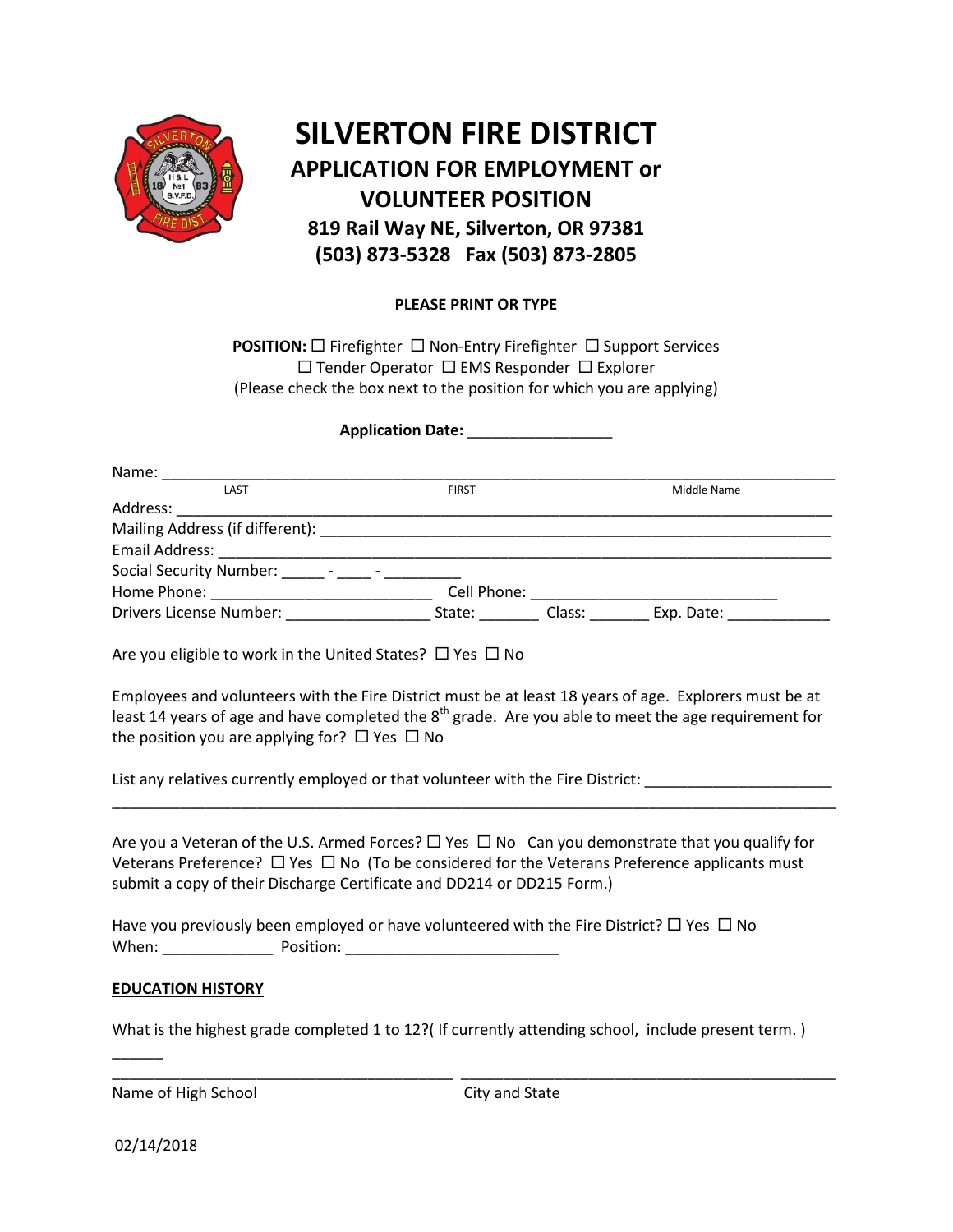List other schooling including college, technical school, correspondence courses and other relevant experience.

 $\overline{\phantom{0}}$ 

| <b>SCHOOL</b>                                       | <b>CITY AND STATE</b>                                                                                                                                                                                                                                                                                                                                                | <b>MAJOR SUBJECT</b> | <b>DEGREE</b>          |
|-----------------------------------------------------|----------------------------------------------------------------------------------------------------------------------------------------------------------------------------------------------------------------------------------------------------------------------------------------------------------------------------------------------------------------------|----------------------|------------------------|
|                                                     | PROFESSIONAL LICENSES AND/OR CERTIFICATES                                                                                                                                                                                                                                                                                                                            |                      |                        |
| <b>TYPE</b>                                         | <b>ISSUING AGENCY</b>                                                                                                                                                                                                                                                                                                                                                | <b>NUMBER</b>        | <b>EXPIRATION DATE</b> |
|                                                     | <b>RESIDENCY HISTORY:</b> List the cities and states that you have lived in for the past 10 years.                                                                                                                                                                                                                                                                   |                      |                        |
|                                                     | <b>EMPLOYMENT HISTORY:</b> Beginning with your present or most recent job, describe your work history<br>and experiences related to the position for which you are applying. INCLUDE ALL MILITARY, NON-PAID<br>OR VOLUNTEER WORK RELATED TO THE POSITION. If additional space is needed to complete the<br>question, attach a separate sheet of paper; not a resume. |                      |                        |
|                                                     |                                                                                                                                                                                                                                                                                                                                                                      |                      |                        |
|                                                     |                                                                                                                                                                                                                                                                                                                                                                      |                      |                        |
|                                                     |                                                                                                                                                                                                                                                                                                                                                                      |                      |                        |
|                                                     |                                                                                                                                                                                                                                                                                                                                                                      |                      |                        |
|                                                     |                                                                                                                                                                                                                                                                                                                                                                      |                      |                        |
| Reason for Leaving: Network and Season for Leaving: |                                                                                                                                                                                                                                                                                                                                                                      |                      |                        |
|                                                     |                                                                                                                                                                                                                                                                                                                                                                      |                      |                        |
|                                                     |                                                                                                                                                                                                                                                                                                                                                                      |                      |                        |
| Address:                                            |                                                                                                                                                                                                                                                                                                                                                                      | Supervisor's Name:   |                        |
|                                                     |                                                                                                                                                                                                                                                                                                                                                                      |                      |                        |
|                                                     |                                                                                                                                                                                                                                                                                                                                                                      |                      |                        |
|                                                     |                                                                                                                                                                                                                                                                                                                                                                      |                      |                        |
|                                                     |                                                                                                                                                                                                                                                                                                                                                                      |                      |                        |
|                                                     | Reason for Leaving: Network and the settlement of the settlement of the settlement of the settlement of the set                                                                                                                                                                                                                                                      |                      |                        |
|                                                     |                                                                                                                                                                                                                                                                                                                                                                      |                      |                        |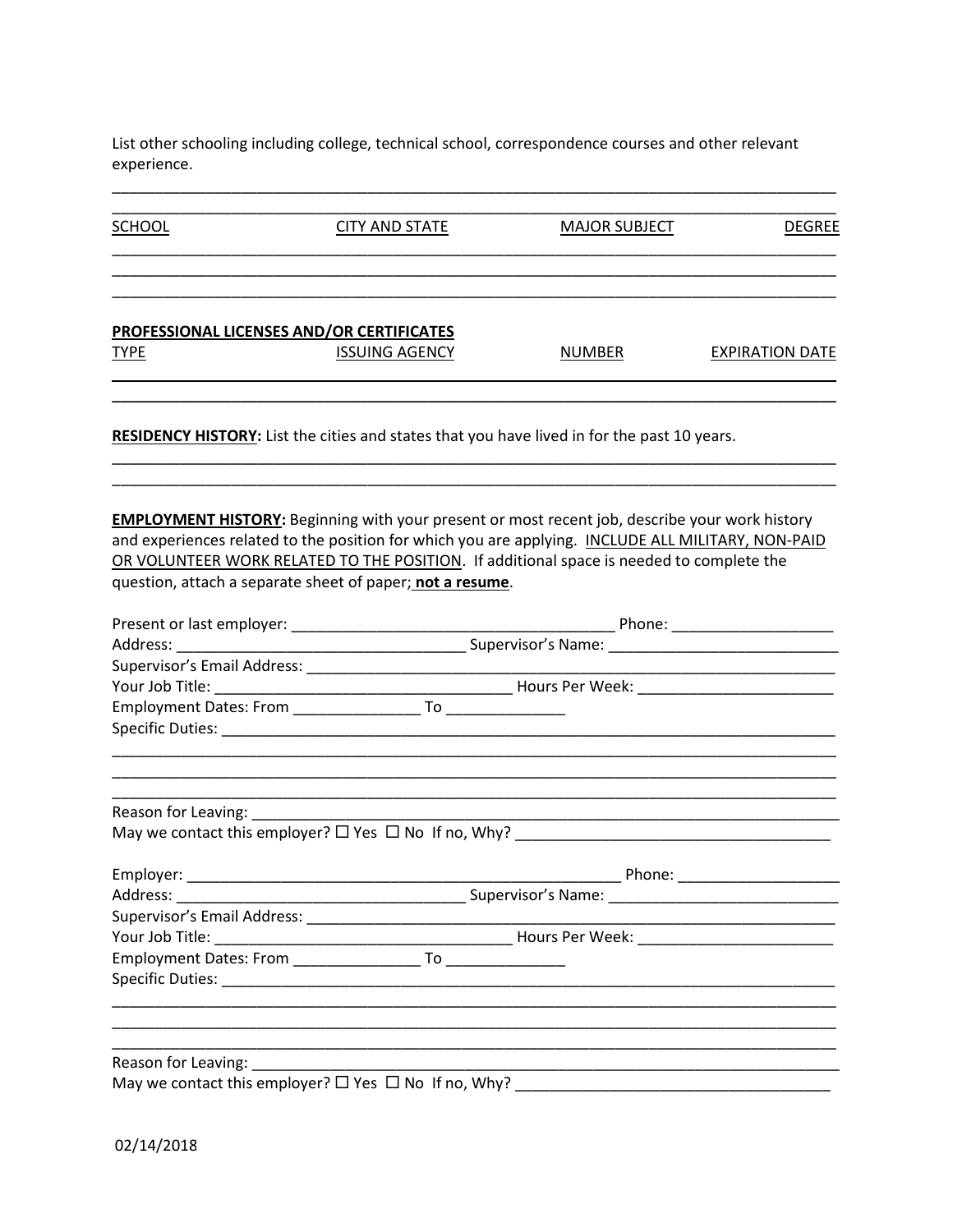| Reason for Leaving:                     |                                                                                         |
|-----------------------------------------|-----------------------------------------------------------------------------------------|
|                                         |                                                                                         |
|                                         |                                                                                         |
|                                         |                                                                                         |
|                                         |                                                                                         |
|                                         |                                                                                         |
|                                         |                                                                                         |
|                                         |                                                                                         |
|                                         |                                                                                         |
|                                         |                                                                                         |
|                                         |                                                                                         |
|                                         | PREVIOUS FIRE EXPERIENCE: List any previous volunteer or career fire or EMS experience. |
|                                         |                                                                                         |
|                                         |                                                                                         |
|                                         |                                                                                         |
|                                         |                                                                                         |
|                                         |                                                                                         |
|                                         |                                                                                         |
|                                         |                                                                                         |
|                                         |                                                                                         |
| Reason for Leaving: Neason for Leaving: |                                                                                         |
|                                         |                                                                                         |
|                                         |                                                                                         |
|                                         |                                                                                         |
|                                         |                                                                                         |
|                                         |                                                                                         |
|                                         |                                                                                         |
|                                         |                                                                                         |
|                                         |                                                                                         |
|                                         |                                                                                         |
|                                         |                                                                                         |
|                                         |                                                                                         |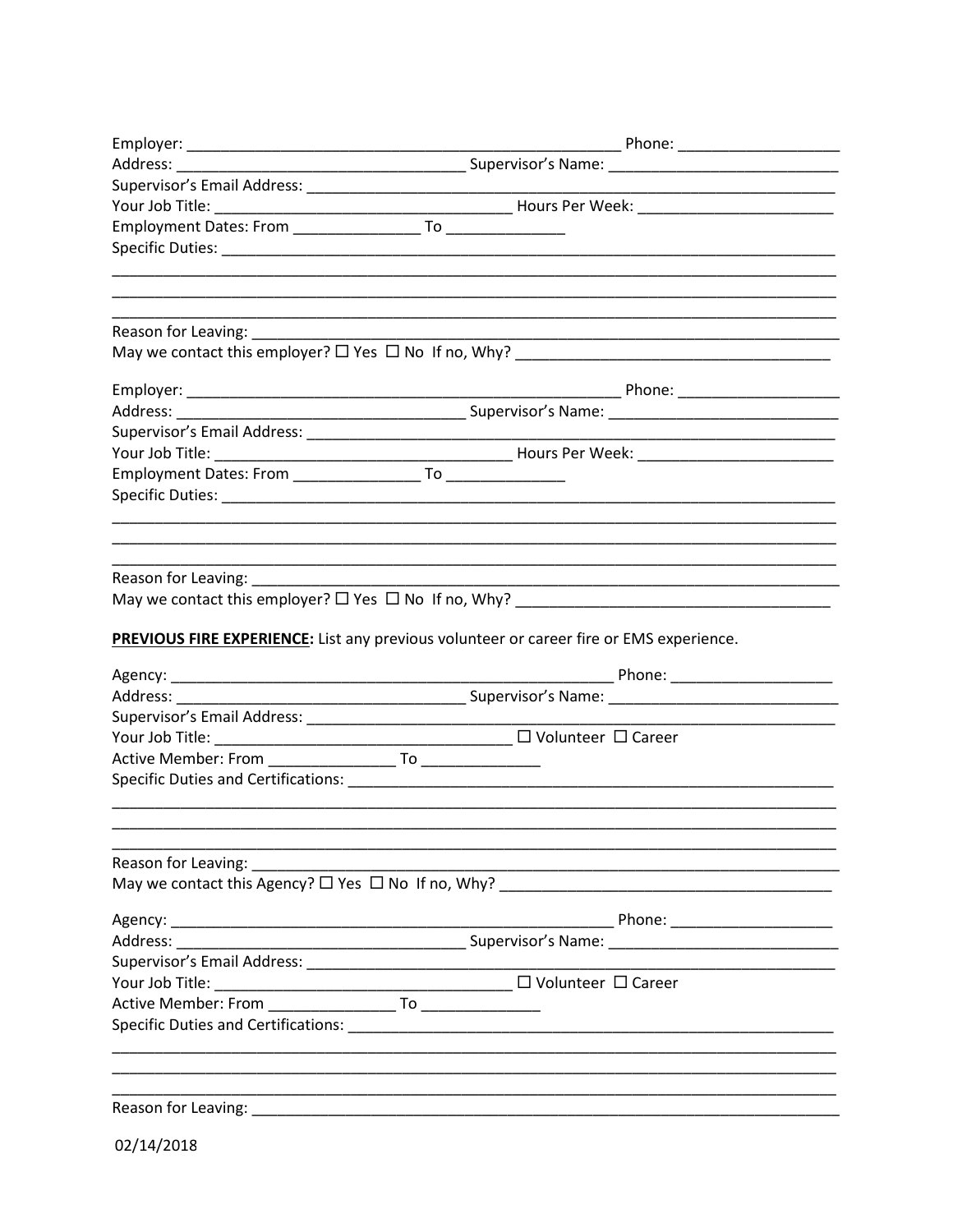May we contact this Agency?  $\Box$  Yes  $\Box$  No If no, Why?  $\Box$ 

**EMERGENCY CONTACT INFORMATION:** In case of an emergency who would you like us to get in touch with?

| Name:       |                |              |
|-------------|----------------|--------------|
| Home Phone: | ell Numher الم | Other Phone: |

**DRIVING AND CRIMINAL HISTORY:** Please answer all of the following questions. Exclude those cases contained within an expunged record. Conviction does not necessarily disqualify you from further consideration for employment.

- 1. Have you ever been convicted of any crime?  $\Box$  Yes  $\Box$  No
- 2. **Have you been involved in any motor vehicle accidents, where you were the driver, in the last 5 years?** □ Yes □ No
- 3. **Have you received any moving violations within the last 5 years?**  $\Box$  **Yes**  $\Box$  **No**

**If you answered yes to any of the above questions, please explain fully in the space provided below. Attach an additional page labeled "Driving and Criminal History" if additional space is needed.**

\_\_\_\_\_\_\_\_\_\_\_\_\_\_\_\_\_\_\_\_\_\_\_\_\_\_\_\_\_\_\_\_\_\_\_\_\_\_\_\_\_\_\_\_\_\_\_\_\_\_\_\_\_\_\_\_\_\_\_\_\_\_\_\_\_\_\_\_\_\_\_\_\_\_\_\_\_\_\_\_\_\_\_\_\_ \_\_\_\_\_\_\_\_\_\_\_\_\_\_\_\_\_\_\_\_\_\_\_\_\_\_\_\_\_\_\_\_\_\_\_\_\_\_\_\_\_\_\_\_\_\_\_\_\_\_\_\_\_\_\_\_\_\_\_\_\_\_\_\_\_\_\_\_\_\_\_\_\_\_\_\_\_\_\_\_\_\_\_\_\_ \_\_\_\_\_\_\_\_\_\_\_\_\_\_\_\_\_\_\_\_\_\_\_\_\_\_\_\_\_\_\_\_\_\_\_\_\_\_\_\_\_\_\_\_\_\_\_\_\_\_\_\_\_\_\_\_\_\_\_\_\_\_\_\_\_\_\_\_\_\_\_\_\_\_\_\_\_\_\_\_\_\_\_\_\_

## *If additional space is needed for any of the information on this application attach a separate page and label it appropriately.*

I hereby certify that this application contains no misrepresentation or falsifications and that the information given is true and complete to the best of my knowledge and belief. I understand that misrepresentation or omission of facts called for in this application is cause for cancellation of the application and/or dismissal from employment. I authorize the Silverton Fire District to make any necessary and appropriate investigation (Criminal Background, Dept. of Motor Vehicles, Education, etc.) to verify the information contained herein. I understand that if I am conditionally offered a volunteer or employee position with the District I may be required to undergo and pass a physical fitness test, a drug screening and/or further background investigation prior to formally becoming a volunteer or employee. If I pass such examinations, screenings and/or investigations, I will be given an unconditional offer of employment or participation in the volunteer service. I am at least 18 years of age at the time I make this application, or my parents also agree to the above information.

**Signature of Applicant:**  $\blacksquare$ 

**For all applicants under the age of 18 a parent or guardian must also agree to above and sign.**

|                                                    | Date:<br>the company of the company of the company |  |
|----------------------------------------------------|----------------------------------------------------|--|
| <b>OFFICE USE ONLY:</b>                            |                                                    |  |
| Received: ______________                           |                                                    |  |
| Recruiter met with applicant:                      |                                                    |  |
| DMV Check Complete: _________________              |                                                    |  |
| Criminal Check Complete: Cambridge Check Complete: |                                                    |  |
| Interview with applicant:                          |                                                    |  |
| 02/14/2018                                         |                                                    |  |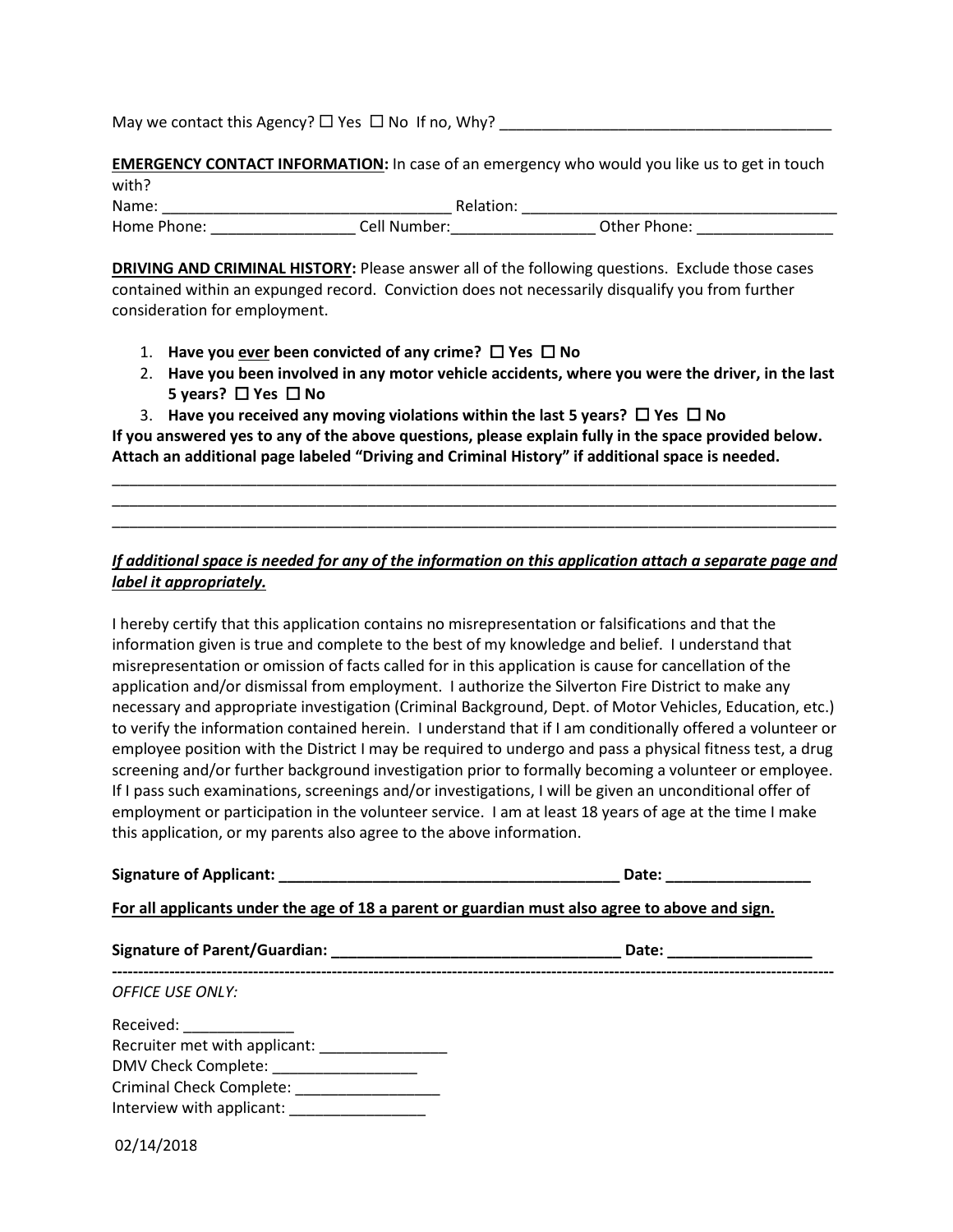

# **Supplemental Questions for the position of: Resident Volunteer Firefighter**

Complete the following questions as best as possible, you may use a separate piece of paper if needed.

1) What are your reasons for applying for the Resident Volunteer Firefighter Program?

2) What are your short-term and long-term educational goals?

3) What led you to the decision to pursue a career in the fire service? What interests and personality traits do you possess that will best align you for this role?

4) What are your short-term and long-term career goals? How do you see yourself advancing in your career?

5) Describe how you have used communication skills to deal with the public, your supervisors and peers?